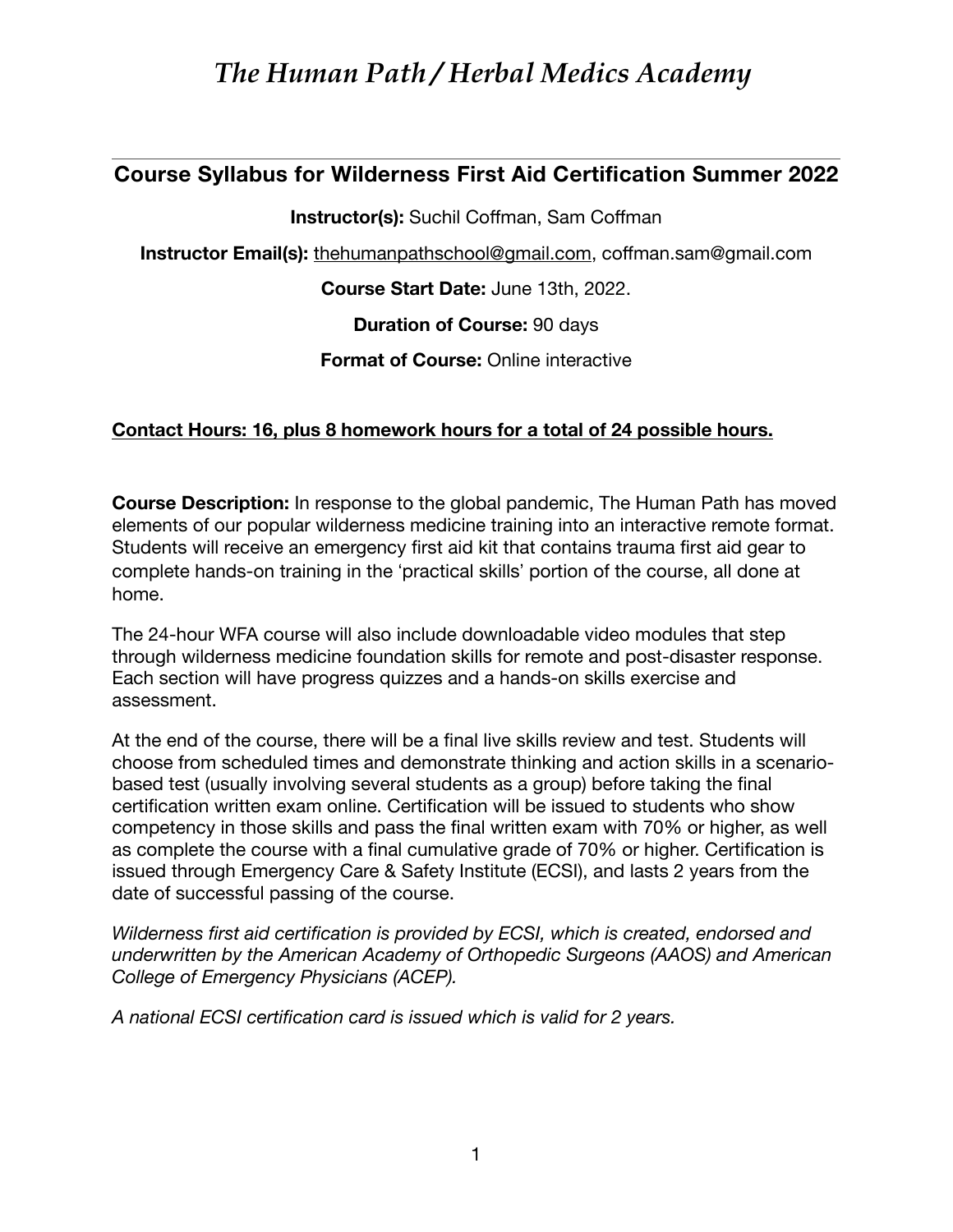### **This course will cover the following topics:**

- Primary and secondary survey
- Scene Safety and Awareness
- Moving and transporting a victim
- Assessing and treating a wide variety of trauma and life-threatening situations
- Splinting & bandaging
- Ankle stabilization for walking
- High altitude injuries, heat and cold injuries, acute illness and infection
- Snake and insect bites & stings
- Shock
- Head injuries
- First Responder planning, building first aid kits, wilderness safety and hygiene and more

#### **Prerequisites:** None

**This course is a requirement for the following certifications from The Human Path and Herbal Medics Academy:** [Austere Medicine Program](https://herbalmedics.academy/austere-medicine-program-2021/), [The Female Medic](https://herbalmedics.academy/female-medic-program/)**,** [Clinical](https://herbalmedics.academy/courses/herbal-clinician-program/)  [Herbalism Program](https://herbalmedics.academy/courses/herbal-clinician-program/)

**Instructional Methods:** For the Summer 2022 online WFA class, materials will be mailed out to students on June 14th, or earlier if possible.

#### **The online materials will then be rolled out in 3 waves:**

- Wave 1: June 13th
- Wave 2: June 20th
- Wave 3: June 27th

Part 1 of this course is a self-directed study of wilderness medicine topics with skills assessments (using video) and testing (quizzes). Students will use our video interface made available to them online to record (webcam or phone) and upload video assignments of the hands-on skills using the materials mailed to them in their student materials.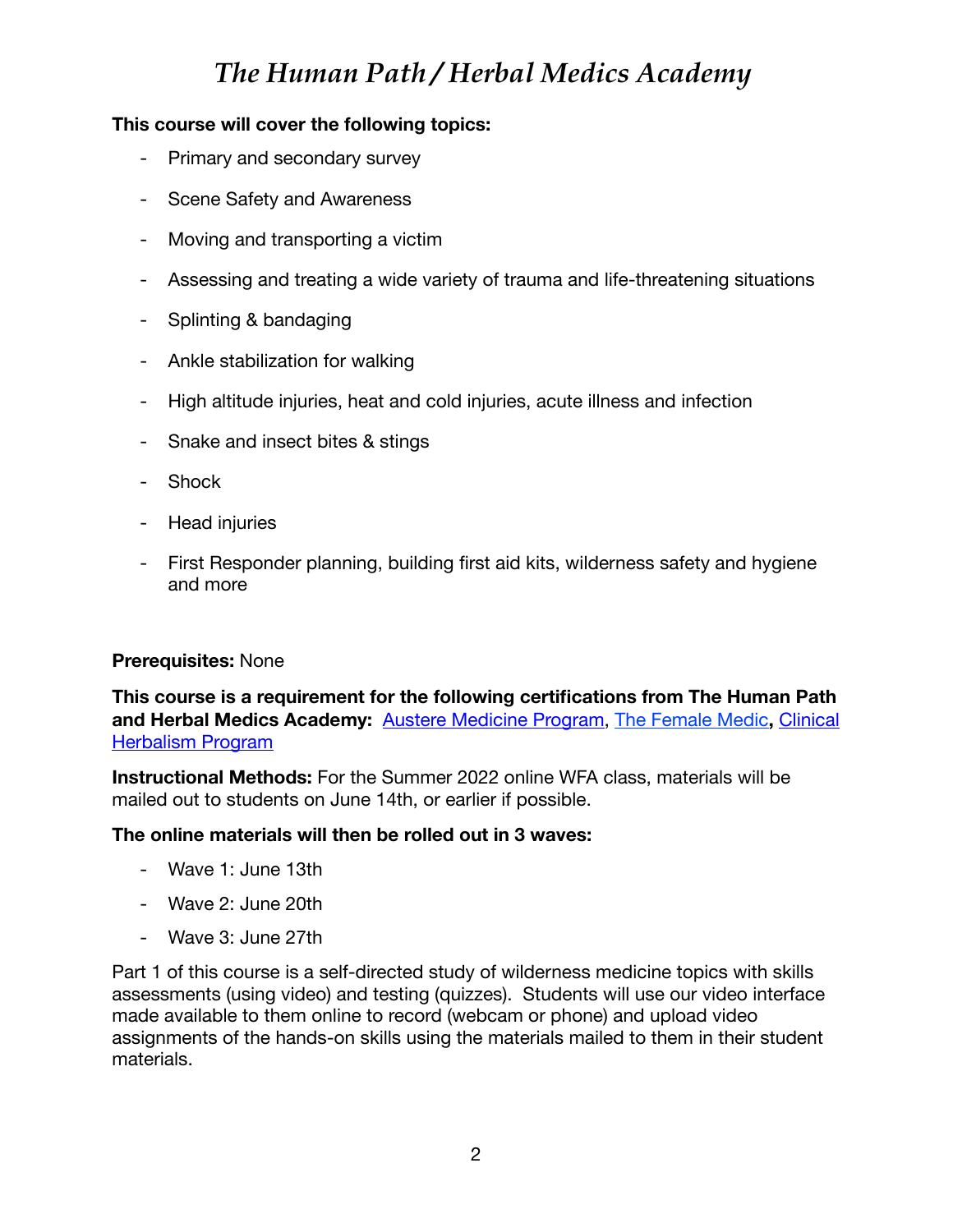Part 2 is a scenario-based test in a live classroom with an instructor, as well as a final written certification exam (multiple choice online).

Students will be required to attend one evaluation session in order to pass the course and receive their certification. Students can reserve their spot by emailing Ana at [thpanac@gmail.com.](mailto:thpanac@gmail.com) Below are the available options.

## **Part 2 Live, Scenario-Based Testing Date Options (Central Daylight Time):**

July 5th, 7 - 9pm central time.

July 13th, 7 - 9pm central time.

July 21st, 7 - 9pm central time.

**Course Requirements & Testing:** To pass this course and receive their certification and credit towards an applicable program, Students will be required to pass all quizzes, pass the final exam, turn in all video assignments and pass the live, scenariobased testing. (Referred to as an evaluation session.)

A working webcam is required for testing and strongly recommended for video submissions, although students can film with their phones or cameras and upload their video clips if preferred.

Students do need a computer and internet connection for this course, and if desired, an external hard drive or sufficient space to download materials for personal future use.

### **Evaluation Session Expectations:**

The evaluation sessions will cover content from the online courses and quizzes. Students are expected to have completed the online materials and strongly encouraged to complete homework assignments before attending their evaluation session in order to pass successfully.

Students will need to have the materials we send out handy for their evaluation session, so that they can potentially demonstrate a skill during their scenario.

Staff will send out an email a few days in advance with details about the session, explaining what kind of questions students will need to be able to answer during the evaluation.

Students do have until the course closes to complete any outstanding homework assignments and quizzes.

Students do not need to have anyone else (training partner, etc.) in attendance for the evaluation session, and can attend alone.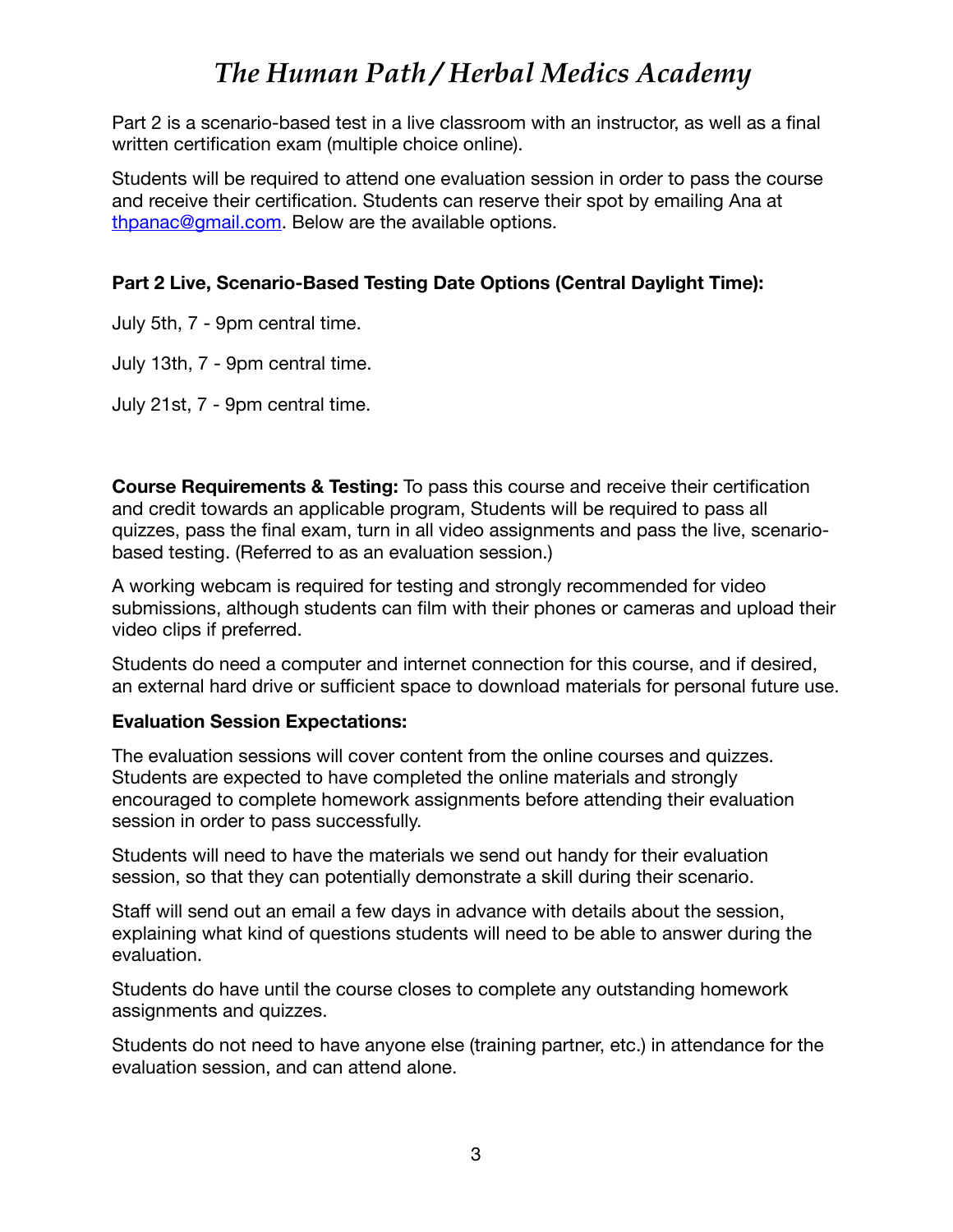#### **Assessment:**

Quizzes & video assignments: 50%

Testing (live group scenario and \*written test): 50%

\*Students must score a 70% or higher total on the final written (multiple choice) online exam to pass the course and receive credit. All homework assignments must be submitted and quizzes must be passed with a 70% or higher.

### **Course Access:**

Access to this course will close on August 15th, 2022, 60 days after the course opens.

**Extensions:** Extensions are available upon request (contact Ana Coffman at thpanac $@g$ mail.com to organize this) and an admin fee will be applicable. You can review the corresponding admin fees here: **[Tuition Policy.](https://herbalmedics.academy/about-us/tuition-policies/)** Extensions are 30 days in addition to the set access time, unless otherwise discussed. We do accept late tests and assignments if you have arranged an extension with our staff. Please stay in communication with us if you are having difficulties keeping up with the course for any reason. Requests for admin fees need to be submitted by 8/1, two weeks before the course is set to close, and admin fees paid by 8/8, one week before the course is set to close.

**Course Content:** All course materials will be made available for download unless otherwise noted. Students are encouraged to download all of the materials for personal use and future reference.

**Shipped Materials:** This course includes shipped materials. Materials will start shipping on June 14th. Once your class materials have shipped, there are no refunds or transfers from the course. If you have not recently confirmed your shipping information with our staff, have had a change of address, or plan to have a change of address soon, please notify Ana Coffman at [thpanac@gmail.com,](mailto:thpanac@gmail.com) or another administration staff member.